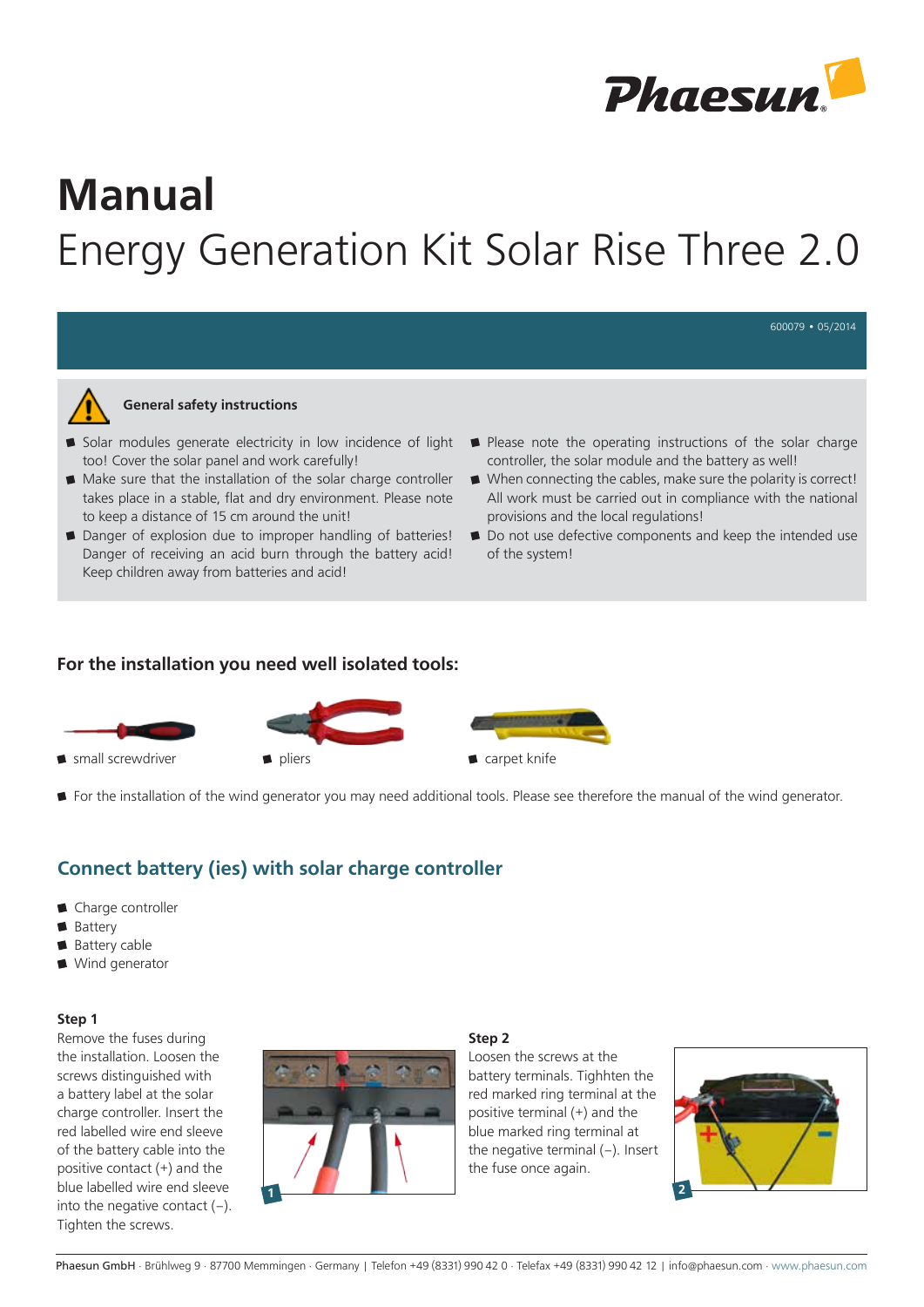#### Step 3

The wind generator is connected to the battery together with the solar charge controller, Please observe the manufacturer's manual for the installation.



# Connect solar module (s) to solar charge controller

- Solar module
- Cable

#### Step 4

Cut the cable (2 x 2,5 mm²) in two parts. One part connects the solar charge controller with one solar module. The other part connects the two solar modules



#### Step 6

Strip 10 mm of the insulation of the two cable ends. Cut the wires carefully and remove the coating.



#### Step 8

Strip off the wire insulation at the other end of the cable (2 x 2,5 mm²) Remove 10 cm of the coating and strip 10 mm of the insulation of both wires. Open the box es and cable glands at the solar module.



#### Step 5

Strip the insulation of one cable end (2 x 2,5 mm²). Carefully cut a piece of the upper coating and remove it, so two individual wires become visible.



#### Step 7

Loosen the screws distinguished with a solar module label at the solar charge controller. Insert the positive wire (brown) into the positive contact (+) and the negative wire (blue) into the the screws.



Step 9 Slip the cable gland and the seal in the appropriate order onto the cable. Insert the wires into the box. Screw the positive wire (brown) at the positive contact (+) and the negative wire (blue) at the negative gland.